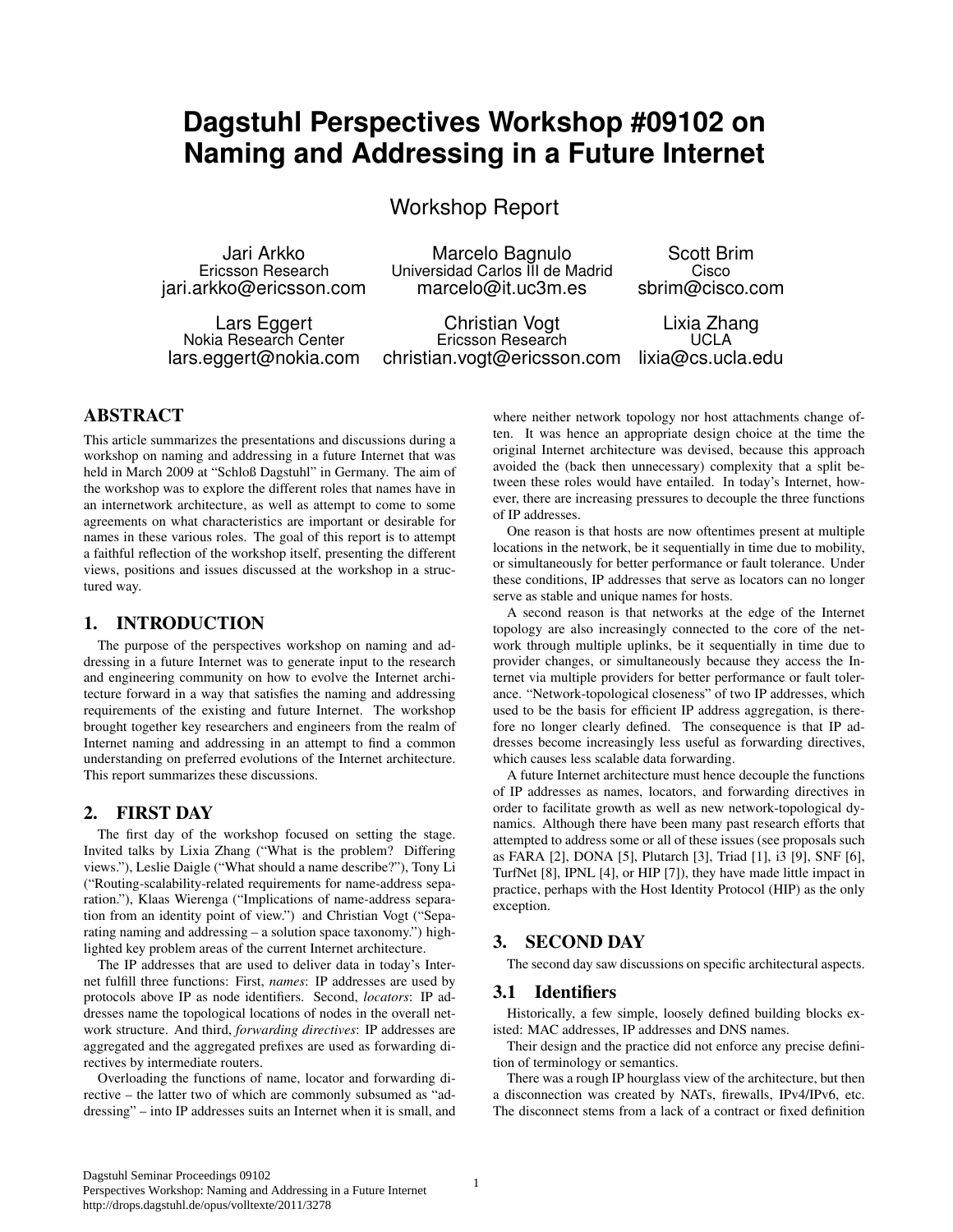of properties of constructs in each given layer.

The Internet's layered architecture permits a large degree of insulation between one layer's constructs and the next layer's implementation. However, development of protocols and technologies at one layer does typically involve some assumptions about the fixed points/architectural concepts in another.

As an obvious example, at one point in time it was natural to assume that Internet endpoints were fully-equipped hosts (servers) and addresses were global and fixed. Applications were built assuming that IP addresses were static references to those hosts. Deployment realities and routing technology evolution have challenged that assumption.

There are architectural expectations of upper layers upon the Internet layer's naming and addressing constructs. General application requirements for identifiers include the existence of a resolution service to tell where to send packets, trustable assertions from the service, the ability to detect if two destinations are "the same", and identifiers must be separable from the routing infrastructure. The first and last of these requirements seem implementable, the two middle two remain open.

#### 3.2 Observations

The Internet has modularity through layers. That concept was not enforced for identifiers and modularity was lost. One result is that even today, different views exist, e.g., regarding properties of the DNS name space: What exactly does the DNS name? Do names need to be precise?

The lack of precise semantics for identifiers caused overloading; the lack of consistent semantics causes problems for building new functionality. IP addresses are normally pure addresses, but OR-CHID addresses are actually identifiers (some people view this as a feature, not a bug.)

There is agreement on the existence of problems in today's system. There is a lack of agreement on precise definitions of the problems, such as IP addresses what they can and should it be used for, what DNS names can and should it be used for, what new name spaces are needed, and what problems do we want to solve when separating naming and addressing.

Separating naming and addressing may necessitate a new system that maps names onto the corresponding addresses. The requirements for such a mapping system are important in the design of the system. What are the requirements in terms of lookup latency and security? How can mapping failures be efficiently detected, and how can failures be rapidly recovered from? Finally, given that a separation between naming and addressing is most useful with a dynamic mapping: Which update frequency and update latency should be supported?

Different naming and addressing separation approaches cause different impacts for support of existing nodes, application behavior, deployment, security, and other aspects.

Many proposed solutions for separating naming and addressing seek to not require support or awareness by applications, because such application transparency makes it easier to deploy a proposed solution. On the other hand, application transparency may have design implications that reduce the incentives to deploy a solution, such as performance penalties or extra complexity. What are the costs of application transparency, and are those worthwhile? Could transparency be made optional?

#### 3.3 Routing

Routing scalability is a fundamental issue, we cannot throw hardware at it forever. Scaling the routing table implies enforcing aggregation. We need a namespace that is topologically sensitive for



Figure 1: Workshop participants: Bengt Ahlgren, Jari Arkko, Marcelo Bagnulo, Roland Bless, Scott Brim, Leslie Daigle, Lars Eggert, Kevin Fall, Bryan Ford, Paul Francis, Andrei Gurtov, Joel Halpern, Tony Li, Michael Menth, Raquel Morera, Benno Overeinder, Phil Roberts, Javier Ubillos, Christian Vogt, Klaas Wierenga, Lixia Zhang.

scalability/aggregation.

There are different views and approaches on how to aggregate. Today forced aggregations are already happening at places which cannot hold the full table. Virtual aggregation is a more systematic way to manage aggregation. Issues remain open regarding issues of PMTU, stretch, etc. resulted from some solutions

## 4. CONCLUSIONS

In the end, the participants came to agreement on a number of questions and were able to identify a number of challenges that need to be investigated in more detail.

Everyone agreed that a shared terminology definition is important going forward. Currently, even fundamental terms are used in different ways by different parties. For example, are locators IP addresses or something else? What exactly are identifiers and what do they identify? Are names only used at higher layers or do they serve a purpose at the network layer?

There are agreement on eliminating the overloading of identifiers, in particular IP addresses. There was disagreement on how many identifiers we need: node identifiers, stack identifiers, session identifiers?

We are still in the learning process regarding how to design an architecture. Technology advances and network growth happen continuously, which bring up new demands to the architecture that cannot be foreseen. Consequently, an architecture should have the flexibility to allow easy incremental changes. We expect the majority of Internet hosts to become mobile in the coming years. One foreseen impact on the architecture is that we need to somehow disentangle the semantic overload of IP addresses.

#### 5. ACKNOWLEDGMENTS

Lars Eggert is in part funded by *Trilogy*, a research project supported by the European Commission under its 7th Framework Program.

Lixia Zhang is partially funded by *eFIT*, a research project supported by US NSF under the Future Internet Design (FIND) program.